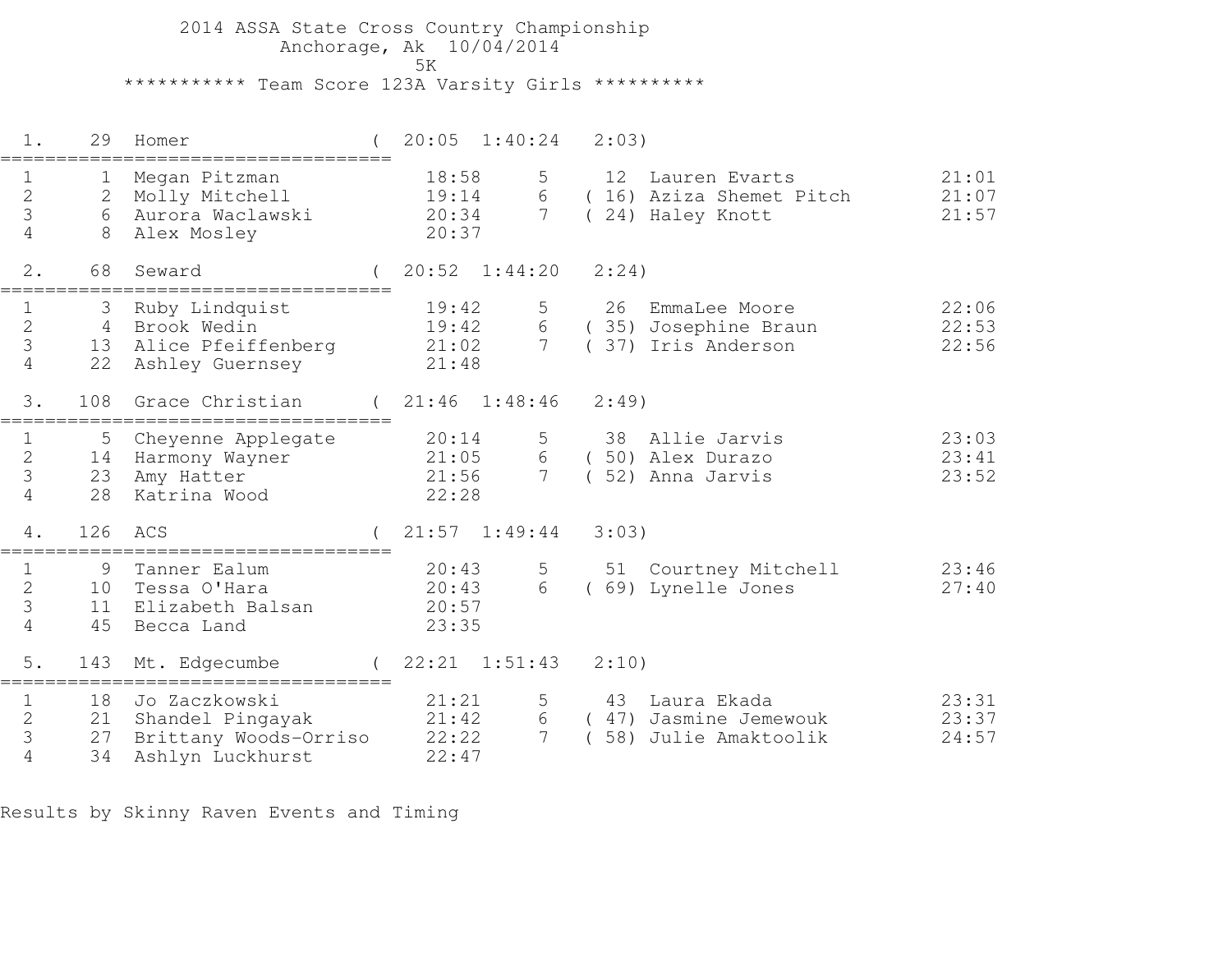2014 ASSA State Cross Country Championship Anchorage, Ak 10/04/2014ta di kacamatan ing Kabupatèn Kabupatèn Kabupatèn Kabupatèn Kabupatèn Kabupatèn Kabupatèn Kabupatèn K \*\*\*\*\*\*\*\*\*\*\* Team Score 123A Varsity Girls \*\*\*\*\*\*\*\*\*\*

 6. 158 Petersburg ( 22:40 1:53:17 1:15)=================================== 1 25 Julia Murph 22:02 5 40 Madisyn Parker 23:17 2 30 Kayleigh Eddy 22:34 6 ( 49) Erin Pfundt 23:39 3 31 Hannah Pfundt 22:41 4 32 Makayla Newman 22:43 7. 188 Wrangell ( 23:20 1:56:38 4:56)=================================== 1 15 Amy Jenson 21:06 4 61 Darian Meissner 25:38 2 17 Reyn Hutten 21:08 5 62 Kaylauna Churchill 26:02 3 33 Kimberly Cooper 22:44 8. 206 Barrow ( 23:47 1:58:55 6:11)=================================== 1 7 Alaina Wolgemuth 20:34 5 68 Janae Panamarioff 26:45 2 19 Melissa Nicely 21:26 6 ( 74) Alynne Bankston 29:18 3 46 Chloe Mongoyak-Bro 23:36 7 ( 76) Janessa Vinas 29:35 4 66 Rebecca Masterson 26:34 9. 219 Hutchison ( 23:44 1:58:40 4:48)=================================== 1 20 Grace Moore 21:31 5 65 Jacy Flynn 26:19 $29:19$  2 39 Haley Spencer 23:08 6 ( 75) Sydney Carlo 29:19 3 42 Cora Farrell 23:26 4 53 Carmella Flynn 24:16 10. 229 Bethel ( 23:53 1:59:21 2:56)===================================1 29 Haley O'Brien 22:31 5 59 Dorothy Bukowski 25:27 2 36 Kate McWilliams 22:54 6 ( 60) Brittney Boney 25:32 3 48 Amber Wade 23:39 7 ( 71) Joan Klejka 27:59 4 57 Sophie Swope 24:50

Results by Skinny Raven Events and Timing